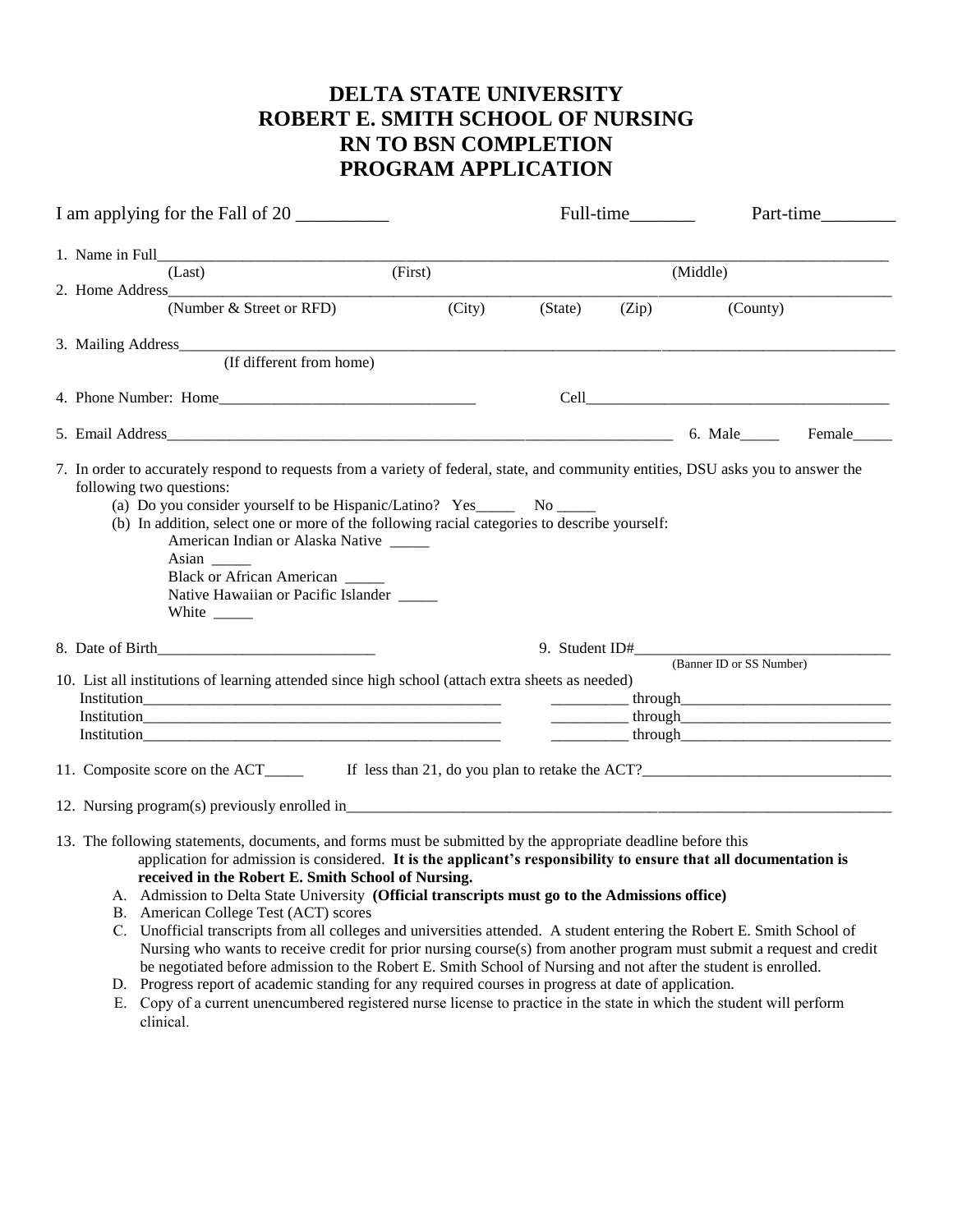14. Have you ever been convicted or are you in the process of being tried for a misdemeanor or felony? \_\_\_\_\_Yes \_\_\_\_\_No If yes, explain\_\_\_\_\_\_\_\_\_\_\_\_\_\_\_\_\_\_\_\_\_\_\_\_\_\_\_\_\_\_\_\_\_\_\_\_\_\_\_\_\_\_\_\_\_\_\_\_\_\_\_\_\_\_\_\_\_\_\_\_\_\_\_\_\_\_\_\_\_\_\_

**Individuals having been convicted of a misdemeanor or felony may not be allowed to write the NCLEX Exam for RN Licensure. In their discretion, the Mississippi State Board of Nursing has the authority to refuse licensure to anyone convicted of a misdemeanor or felony. (See State of Mississippi, Law, Rule & Regulations, Mississippi Board of Nursing Section 73-15- 29 (1) (b)).**

**\_\_\_\_\_\_\_\_\_\_\_\_\_\_\_\_\_\_\_\_\_\_\_\_\_\_\_\_\_\_\_\_\_\_\_\_\_\_\_\_\_\_\_\_\_\_\_\_\_\_\_\_\_\_\_\_\_\_\_\_\_\_\_\_\_\_\_\_\_\_\_\_\_\_\_\_\_\_\_\_\_\_\_\_\_\_\_\_\_\_\_\_\_\_\_\_\_\_\_\_**

**\_\_\_\_\_\_\_\_\_\_\_\_\_\_\_\_\_\_\_\_\_\_\_\_\_\_\_\_\_\_\_\_\_\_\_\_\_\_\_\_\_\_\_\_\_\_\_\_\_\_\_\_\_\_\_\_\_\_\_\_\_\_\_\_\_\_\_\_\_\_\_\_\_\_\_\_\_\_\_\_\_\_\_\_\_\_\_\_\_\_\_\_\_\_\_\_\_\_\_\_**

15. I hereby make application to the Robert E. Smith School of Nursing, Delta State University and agree to abide by the regulations and policies of the Robert E. Smith School of Nursing and to accept responsibility for payment of all charges incurred while I am a student. I further declare that the information on this application is complete and accurate, to the best of my knowledge. I understand that willfully withholding information or making false statements on this application may be used as the basis for denial of admission or for the basis of dismissal if enrolled in the Robert E. Smith School of Nursing program.

Applicant's Signature and a settlement of the settlement of the Date of the Date of the Signature of the Signature of the Signature of the Signature of the Signature of the Signature of the Signature of the Signature of th

ASSURANCE OF COMPLIANCE (NO 34-0090):

Delta State University is committed to a policy of equal employment and educational opportunity. Delta State University does not discriminate on the basis of race, color, religion, national origin, sex, age, disability or veteran status. This policy extends to all programs and activities supported by the University.

Revised: 11/15/21